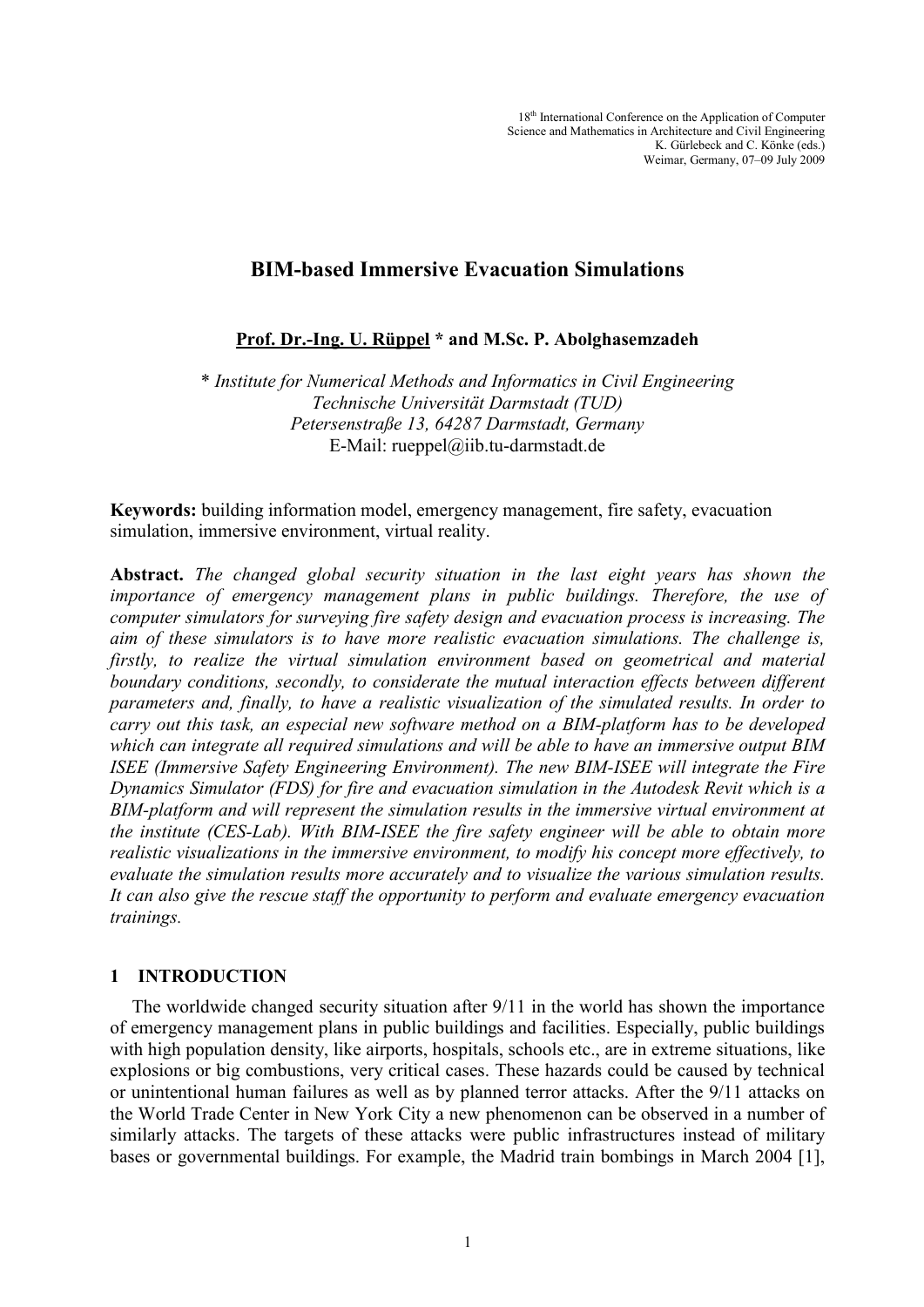the London bus attacks in July 2005 [\[2\],](#page-7-1) the thwarted attacks at Heathrow in UK in August 2006 [\[3\],](#page-7-2) the failed bomb attacks on two German trains also in August 2006 [\[4\]](#page-7-3) and the Mumbai terrorist attacks on Indian hotel and tourist industry [\[5\]](#page-7-4) corroborate this hypothesis [\[6\].](#page-7-5) Therefore, the security and safety of public facilities play more and more a bigger role in the society. As a response to these new situations many countries and regions have established new regulations, especially for their sensible facilities, to reduce the potential danger. The EU liquid regulations since 2005 [\[7\]](#page-7-6) and the additional security measures for Lufthansa passengers are only some of these new regulations [\[8\].](#page-7-7)

Therefore, the fire safety regulations and emergency evacuation have been increasingly studied during planning of public buildings in the last eight years. In extreme emergency situations - like combustions in public facilities, the rescue and the evacuation of endangered people have highest priority for the rescue staff. This demands a computer-aided emergency management and decision-making support. Conventionally, the fire safety assessment process is generally a paper-based process regarding official fire safety regulations. For example, in Germany the fire safety planning is specified in "fire safety regulations and guidelines" by "Federal Ministry of Transport, Building and Urban Affairs". In order to ensure these regulations, a general model building regulation<sup>[1](#page-1-1)</sup> has to be verified and, depending on the use of the building, additional regulations must be observed [9]. At this step of planning, computer simulations for fire safety planning are unusual. But they shall be used as an additional survey in cases of very special buildings with uncommon architectures like Frankfurt airport [\[10\]](#page-8-1) or LOOP 5, a big shopping mall in Weiterstadt (see [Figure 1\)](#page-1-0).



Figure 1: Shopping mall LOOP5 in Weiterstadt with an uncommon architecture [\[11\]](#page-8-2)

<span id="page-1-0"></span>Nevertheless, because of the recent security demands on public buildings, the use of computer simulations for surveying the fire safety design and the evacuation process is increasing. The aim of these simulators is to achieve more realistic evacuation scenarios. There are many different computer simulators, which can be used to model several fire safety parameters in an evacuation simulation. The challenge is, to realize the virtual simulation environment based on geometrical and material boundary conditions, to consider the mutual interaction effects of different parameters (especially the human factors) as well as the visualization of the simulated results.

There are different parameters which influence the evacuation process, including the geometry of the building elements, spread of fire and smoke inside the building, stability of buildings structure and the resulting behavior of the endangered persons. Each of these

<span id="page-1-1"></span><sup>&</sup>lt;sup>1</sup> Musterbauverordnung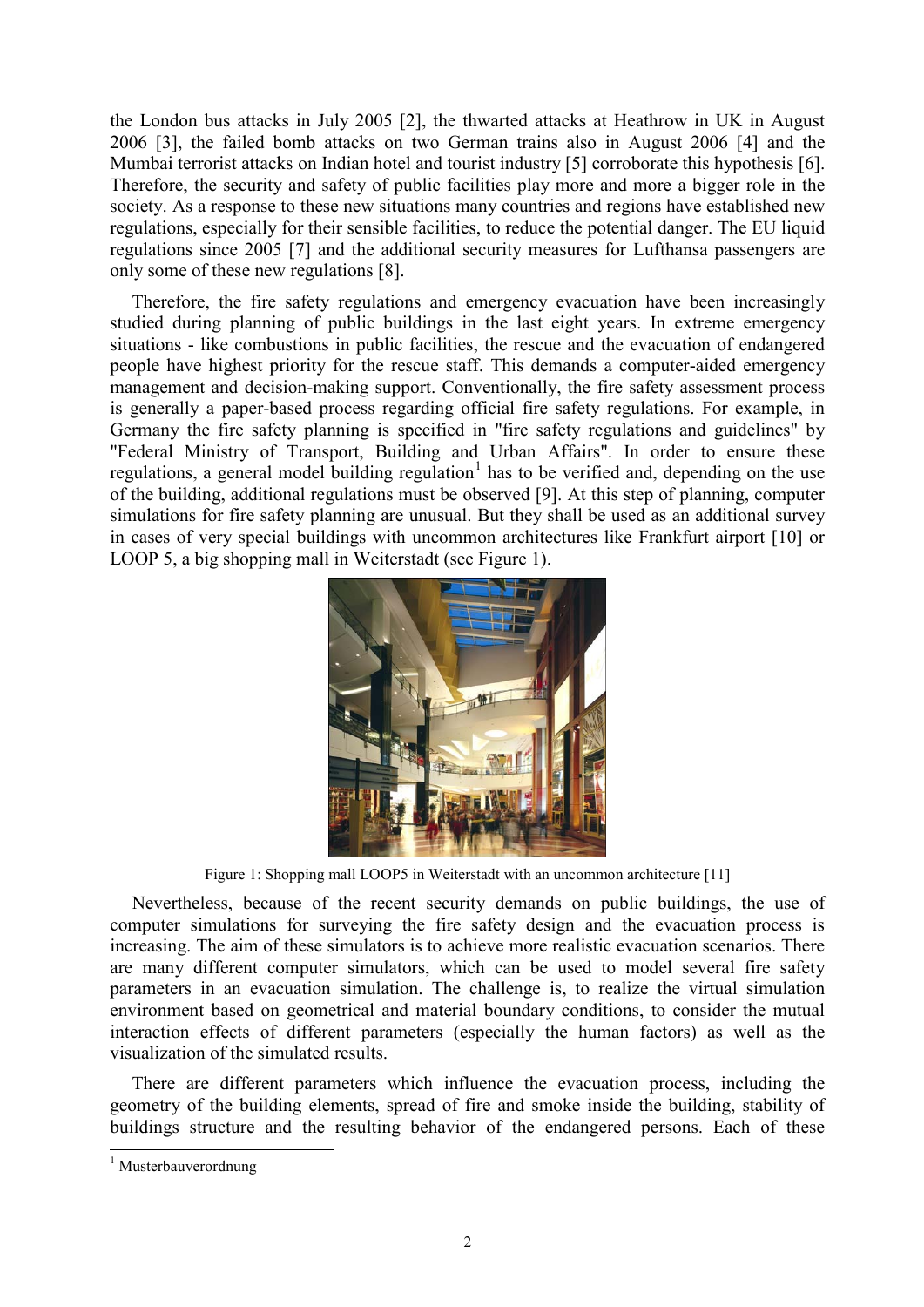parameters can be simulated based on various computer methods. The actual challenge is here to control and manage these interacting parameters from a unique interface and so to create a realistic simulation and visualization. In this way the fire safety engineers will be able to run the necessary simulation models with different evacuation scenarios and to control the safety factor of the building.

The new approach presented in this paper is, firstly, to find out a suitable way for combination of building information and different simulations, secondly, to realize the mutual influences among the required simulations like the interaction between persons and their environment, thirdly, to represent a visualization method, which enables the visual evaluation as well as an emergency evacuation trainings for the security staff.

## **2 Approach**

In order to carry out the combination of building information and different simulations, a special Immersive-Safety-Engineering Environment on a BIM-platform has to be developed which can integrate all required simulations and in this way achieve an immersive output. Through this integration the fire safety engineer should be able to obtain more realistic results in the immersive environment, to modify his concept more effectively, to evaluate the results more accurately and to have a unique visualization for various simulations.

To achieve this aim, simulators should be selected which can realize the mutual interaction effects of evacuation parameters. These simulators should also offer an interface which makes the combination with building information models possible. Finally, the BIM-ISEE has to be able to display the simulation results in an immersive virtual manner (see [Figure 2\)](#page-2-0).



In the next sections the details of this approach and their relationships will be explained.

Figure 2: The ISEE architecture

## <span id="page-2-0"></span>**3 Building Information Model (BIM)**

BIM is the process of generating, managing and using building data during its life cycle [\[12\].](#page-8-3) It is a new Computer Aided Design (CAD) paradigm that employs intelligent graphic and data modeling software and creates optimized building design solutions. Also BIM encompasses the use of three-dimensional, real-time, intelligent and dynamic modeling. BIM is a collection of single database of fully integrated and interoperable information that can be used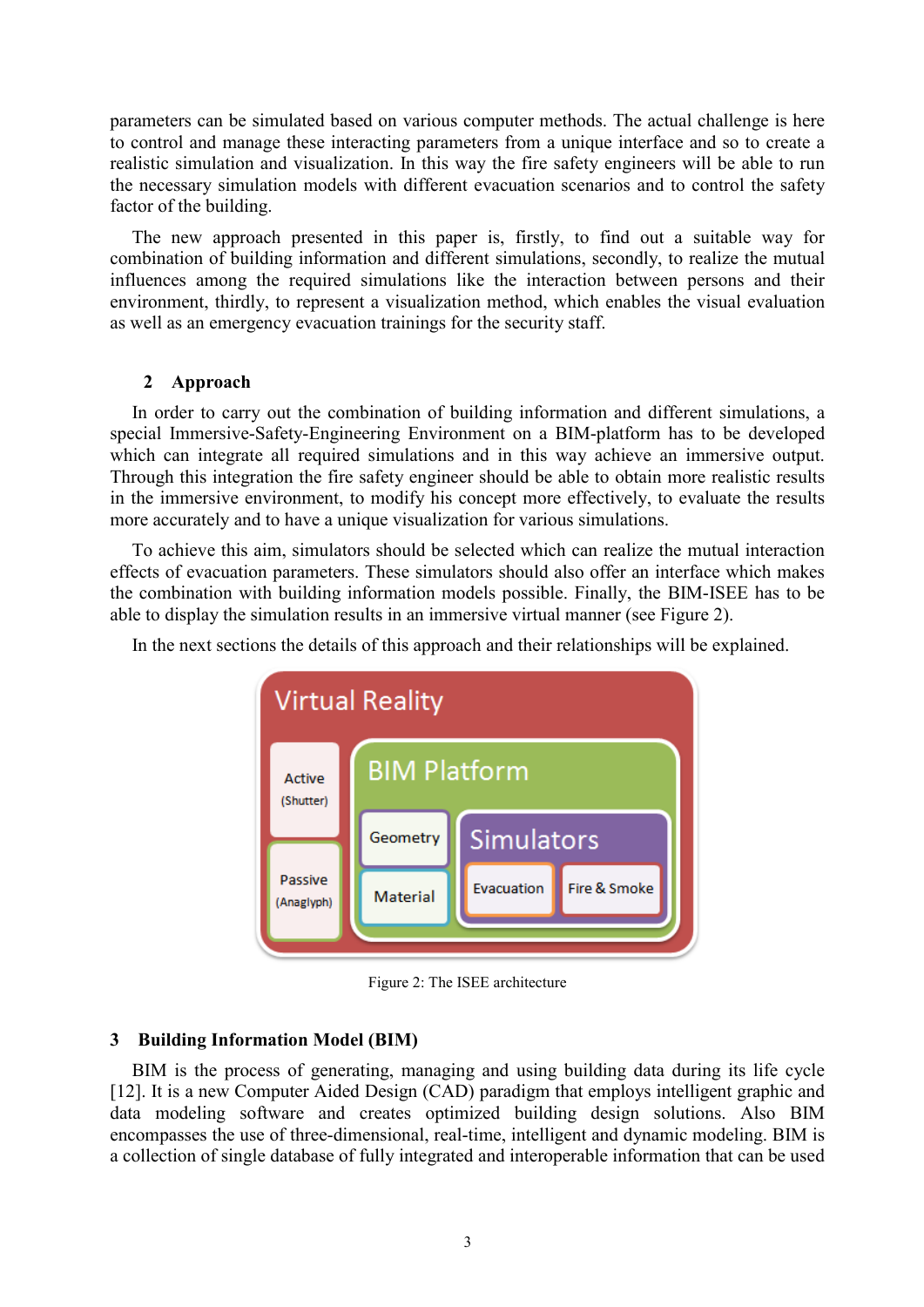by all members of the design and construction team and, ultimately, by owners or operators throughout a facility's life cycle [\[13\].](#page-8-4)

Every generated model for fire and evacuation simulation requires information about geometries (i.e., size, shape and position) and also about materials of building elements as boundary conditions, which are available in BIM. Therefore, it will be a good idea to integrate these simulations in the Building Information Model.

There are several researches about combination of BIM and different simulators. The solutions that they offer are generally to export the Building Information Model into standardized information schemas as Green Building XML, Industry Foundation Classes (IFC), etc. The problem here is that these schemas do not represent all required information from BIM that a fire and evacuation simulator needs. Furthermore, these schemas are being permanently updated and hence the export tools have to be adapted to them. In addition, the users don't have enough flexibility. This means that if any changes have to be made in BIM, they have to regenerate the information schema. Thus, it will be a good solution to develop an interface inside of a BIM program which can access directly to the whole building information and feed the suitable simulators with it.

For this purpose a BIM-interface is currently developed within the ISEE, which is able to integrate suitable simulators with the BIM program Autodesk Revit. The Autodesk Revit platform for BIM is a design and documentation system that supports the design, the drawings and the schedules required for the relevant building project [\[14\].](#page-8-5)

#### **4 FIRE SIMULATION**

The development of fire-spreading inside a building is a very complicated process. Therefore, the spreading process is usually simplified in simulation methods like cellular automata, random variables etc. [\[15\] .](#page-8-6) There are different methods to simulate the spreading of fire and smoke as well as the temperature inside the buildings. One of the most popular ways is to generate the simulation based on numerical methods like CFD (Computational Fluid Dynamics). For this aim there are already some simulators like SMARTFIRE, developed at Greenwich University, or the Fire Dynamics Simulator (FDS) from National Institute of Standards and Technology (NIST) in the USA which is used within this research project.

FDS is an open source program. It uses a form of the Navier-Stokes equations that is appropriate for low-speed numerical solutions. This tool has been developed to solve practical fire problems in fire protection engineering, but at the same time also to study the design of fire and smoke handling systems and sprinkler/detector activation. With this simulator the residential and industrial fire can also be reconstructed. Moreover this simulator is able to parallelize the calculation process using the Message Passing Interface (MPI) [\[16\].](#page-8-7)

#### **Numerical method**

Burning behavior of the material, heat and mass transfer to and from solid surfaces, is usually handled with empirical correlations. The behavior of fire-driven fluid flow is very similar to the meteorological flow, which is intensively studied by Joseph Smagorinsky at Geophysical Fluid Dynamics Laboratory (USA) [\[17\].](#page-8-8) Thus the fire-driven flow can be considered as a turbulent flow with a high Reynolds number and it can be modeled with Large Eddy Simulation (LES). The Reynolds number (Re) is a dimensionless number that gives a measure of the ratio of inertial forces to viscous forces.

$$
R e = \frac{\rho v d}{\mu} \tag{1}
$$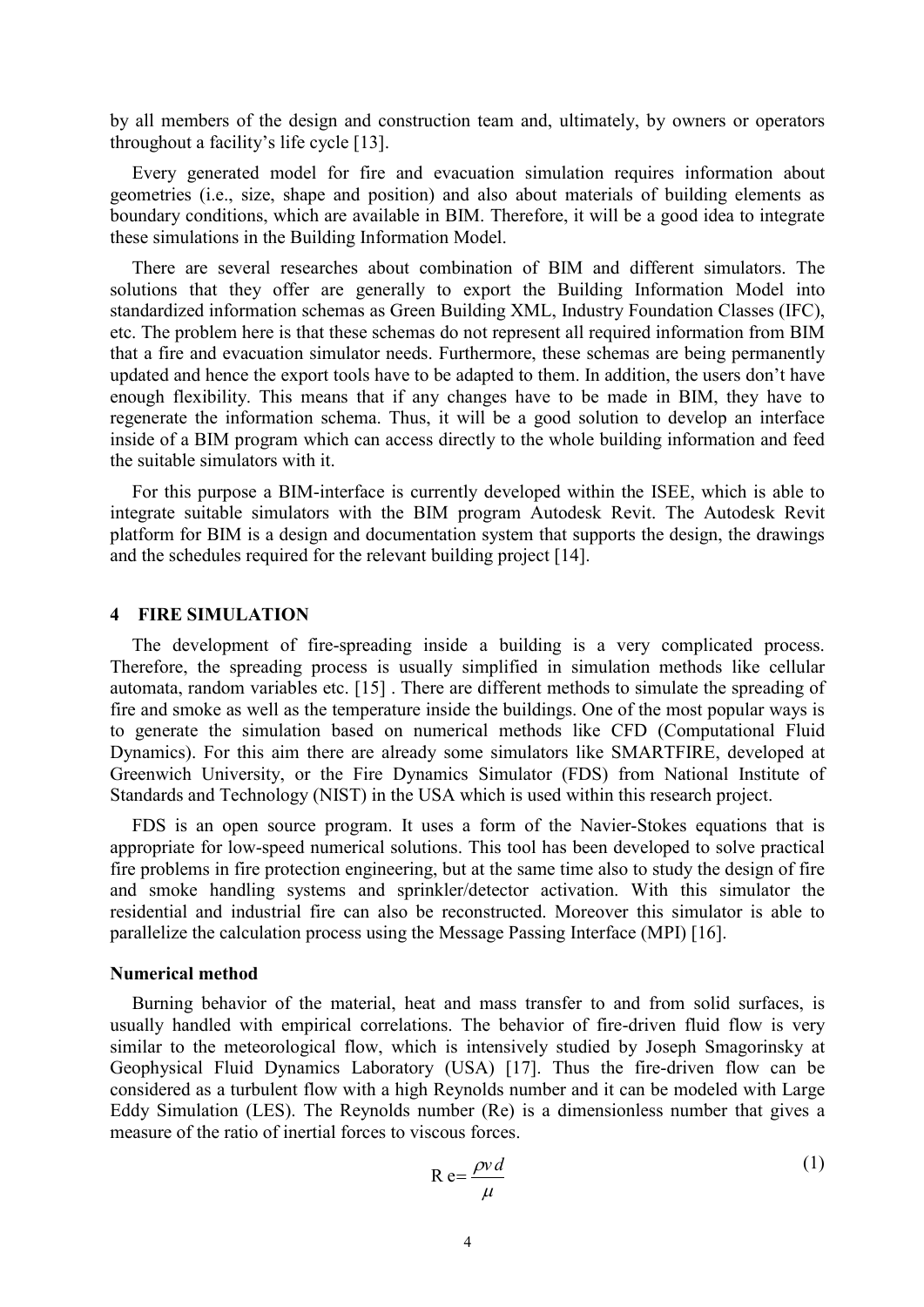The Large Eddy Simulation is a technique to solve Navier-Stokes equations which are nonlinear partial differential equations governing turbulent fluid flow [\[18\].](#page-8-9)

## **Definition of fire source**

The fire can be basically modeled as the ejection of gaseous fuel from a solid surface or a vent. In this way it is possible to model most of the fire sources in buildings. Different fire properties can be defined in FDS as the primary burned area and the thickness of the burning object like carpet, couch etc. Also the Heat Release Rate per Unit Area (HRRPUA) can be set under FDS which is a critical factor in predicting contribution of a burning material to the growth of a fire [\[19\].](#page-8-10) It is also possible in FDS to define a history for a fire source, i.e., establishing a dependency between time and fire properties. Thus a fire source can burn out if necessary. Furthermore FDS offers the opportunity to define the production rate and density of smoke (see [Figure 3\)](#page-4-0).



Figure 3: Fire spread in FDS

<span id="page-4-0"></span>Additionally, with the currently developed BIM-interface within this research, besides generating obstructions and openings, the user should able to define and set sprinklers, nozzles, heat and smoke detectors, position of fire source and simulation time. The required meshes and the other needed settings to build the FDS model will be generated automatically from the developing BIM-interface in Autodesk Revit.

## **5 Evacuation simulation**

 $RiMEA<sup>2</sup>$  $RiMEA<sup>2</sup>$  $RiMEA<sup>2</sup>$ , a German initiative to establish guidelines for microscopic evacuation analysis, evacuation models [20]. suggests that a computer simulation of the evacuation process should be able to determine the duration of evacuation from buildings and facilities and to survey the design and performance of escape and rescue routes. This survey process should be based on a computer aided simulation in which each person is individually modeled. The Movement of persons and their interaction with the physical obstructions should be based on empirical studies, observations and evaluations of similar events in form of simplified mathematical rules using reconstructed

There are different methods to simulate evacuation processes from buildings. One of the most common ways is to generate the simulation based on Molecular Dynamics (MD) method

<span id="page-4-1"></span> <sup>2</sup> Richtlinie für Mikroskopische Entfluchtungsanalysen/Evakuierungs-analysen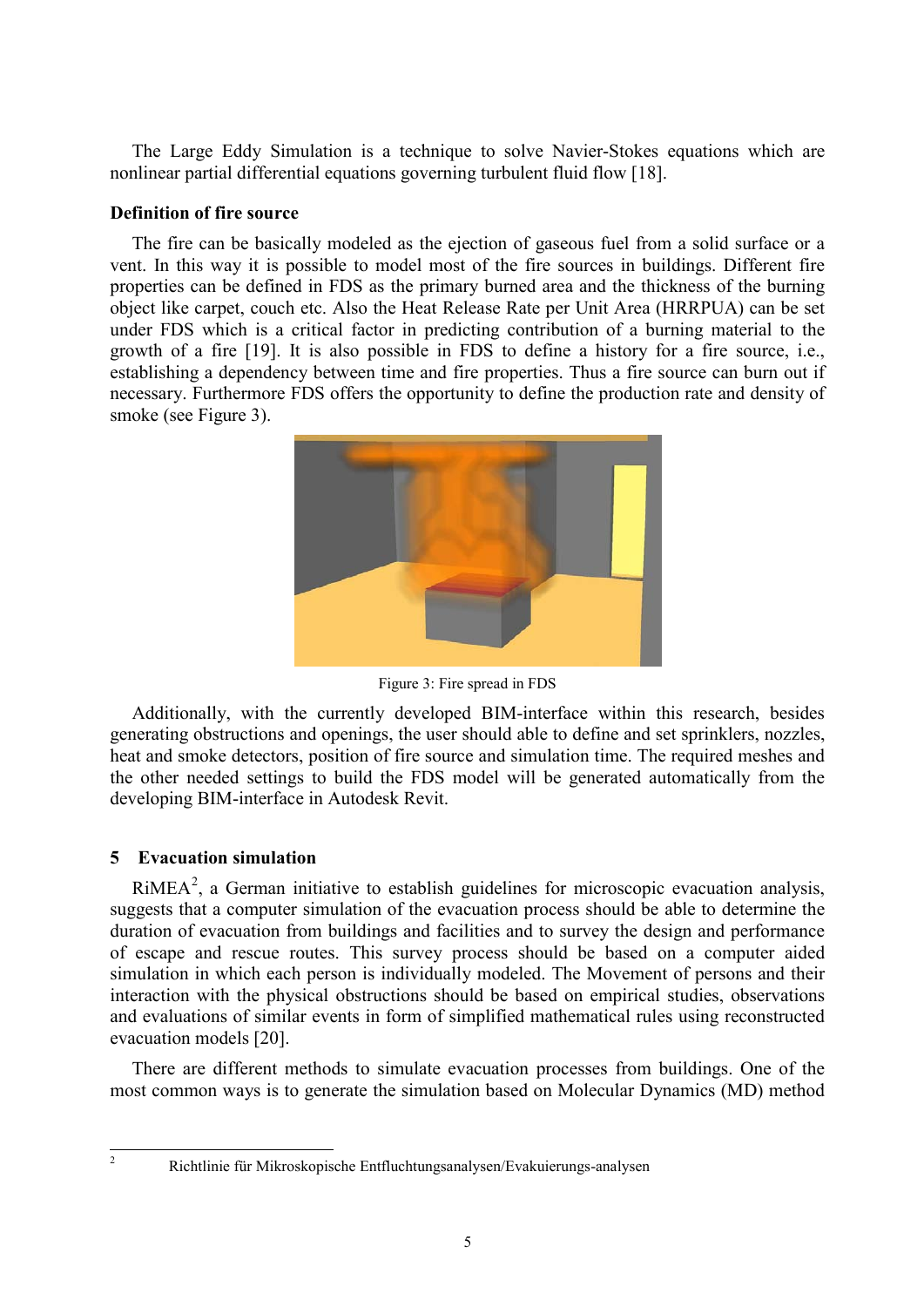which is a deterministic method. In Molecular Dynamics method atoms and molecules are able to interact for a period of time by approximations of known physics [\[21\].](#page-8-12)

Several simulators have been already developed based on MD techniques like EXODUS, produced at Greenwich University, or FDS+Evac from VTT (Technical Research Centre in Finland) which is used within this research project. FDS+Evac is an evacuation simulator based on FDS, i.e., it uses the FDS engine to simulate the persons movement and their interaction with each other (called social interaction), physical obstructions and fire. The force on each person and its components are given in the following equation:

$$
f_i = \frac{m_i}{\tau_i} \left( \frac{0}{i} - \nu_i \nu \right) + \sum_{j \neq i} \left( \frac{s}{i} + \frac{v}{i} \frac{v}{j} + \frac{v}{j} \frac{v}{j} + \sum_w \left( \frac{s}{i} + \frac{v}{w} \frac{v}{j} \right) + \sum_k \left( \frac{v}{i} + \frac{v}{w} \frac{v}{j} \right) \right)
$$
 (2)

 $(2)$ 

The developing BIM-interface allows the user to set various parameters for an evacuation simulation with FDS+Evac. The most important of them are persons with their attributes, doors and exits.

#### **Persons**

In FDS+Evac persons can be defined in groups. The user in BIM-ISEE should have the possibility to define new groups and assign them to any room. By the definition of each group the following attributes should be set via BIM-ISEE: fire detection time, reaction time, velocity of person's movement and their known doors (see [Figure 4\)](#page-5-0).

| Passenger |                                               | Adult | $\checkmark$ | $id + default properties$ |
|-----------|-----------------------------------------------|-------|--------------|---------------------------|
|           |                                               |       |              |                           |
| low value | 2.0                                           |       | high value:  | 12.0                      |
|           |                                               |       |              |                           |
| mü        | 8.0                                           |       | sigma        | 1.5                       |
|           |                                               |       |              |                           |
|           | Other parameters Assign Agents<br>save agents | back  | next         |                           |

Figure 4: Definition of persons for FDS+Evac model in BIM-ISEE

#### <span id="page-5-0"></span>**Doors and Exits**

Doors and exits must be defined additionally to the FDS model. They should be not only holes in walls but also openings that people can run away through (doors) or leave the building (exits), i.e., if they reach these points, they are saved. Thus the user has to explicitly determine in the building model which opening has to be considered as a door and which one as an exit.

The required meshes and the other needed settings to build the FDS+Evac model will be generated automatically from the developing BIM-interface in Autodesk Revit.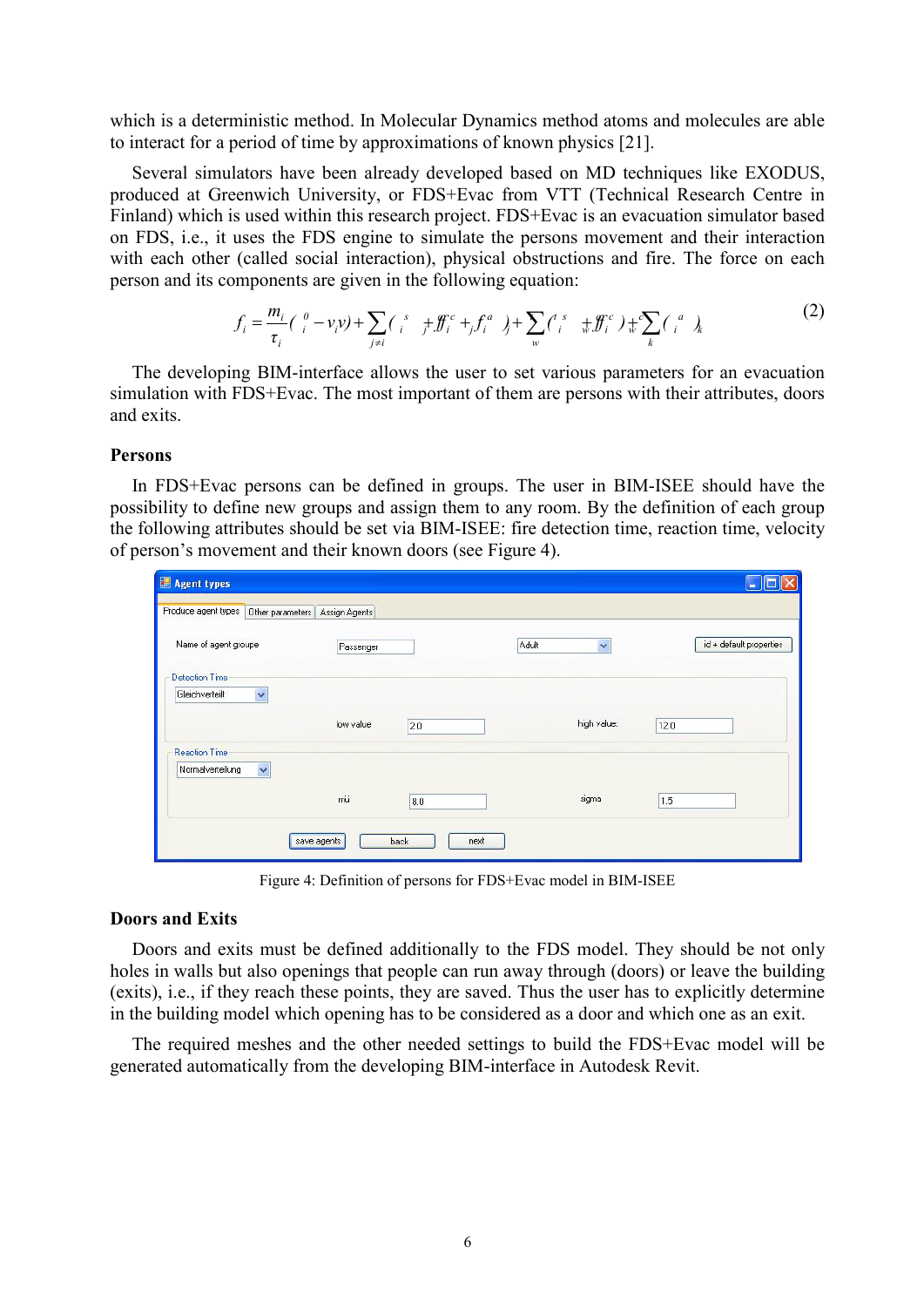#### **6 Visualization**

#### **2D visualization**

There are various methods for visualization of a computer aided simulation. The simplest one is the 2D visualization, i.e., displaying objects on a plan view. This visualization method can be generated relatively fast, it has low hardware costs and it is strongly used by portable devices. But it's not a useful way to display an evacuation simulation by the fire safety planning because it cannot be put over how a 3D-object is placed in the space, how the smoke will affect person's ability to see objects and how the spreading process of smoke and flame is in the vertical direction.

#### **3D visualization**

Another visualization method is the 3D visualization which can display 3D-objects, the intensity of smoke and also three-dimensional movements. This method is very popular for displaying the results of simulation models which contain three-dimensional objects and translations like fire and evacuation simulations. Nevertheless, it should be remembered that although this visualization method uses 3D objects, it has 2D effects, i.e., the user has a 3D environment but not an immersive feeling.

### **Immersion in Virtual Reality**

The immersive visualization method with Virtual Reality (VR) technology makes it for the observer possible to have an immersive feeling in a virtual environment. With this visualization method it will be easier and more suggestive for a fire safety engineer to study the evacuation process and development of fire and smoke inside buildings, instead of executing dangerous and expensive tests in real environment [\[22\].](#page-8-13) The VR technology can not only be useful by fire protection planning but it can also give the rescue staff the opportunity to perform and evaluate emergency evacuation trainings [\[23\].](#page-8-14)

With VR technologies each eye receives a slightly different view of a 3D-object. It produced the correct views for the left and the right eye and it delivers each view to the appropriate one. If these two (stereoscopic) views are suitably constructed, the observer's brain reconstructs a true three-dimensional vista and gives him an immersive feeling [\[24\].](#page-8-15)

There are various methods for stereoscopic views. One way of getting stereoscopic display is using LCD shutter glasses (also called active stereo). In active stereo the shutter glasses alternately black out the left and right eye in quick succession and the alternation of eyes is synchronized with the display screen so that the left and right eye see their appropriated images.

As an alternative many systems employ passive stereoscopic techniques which have less immersion effect in comparison with active stereo, but it is cheaper and more portable. Passive stereo displays the left and right eye images simultaneously superimposed on each other. Viewers have to wear special filtering glasses that only allow the appropriate image into each eye. The two most usual passive methods are anaglyph (red-blue) and polarization.

The Darmstadt Civil, Environmental and Safety Engineering Lab (CES-Lab) at the institute can perform both above mentioned stereoscopic methods (active and passive), so that studying of the evacuation simulations in an immersive environment is possible.

There are different software tools which can be used to display the simulation results in VR like SmokeView, produced at NIST, or Autodesk NavisWorks. This research project employs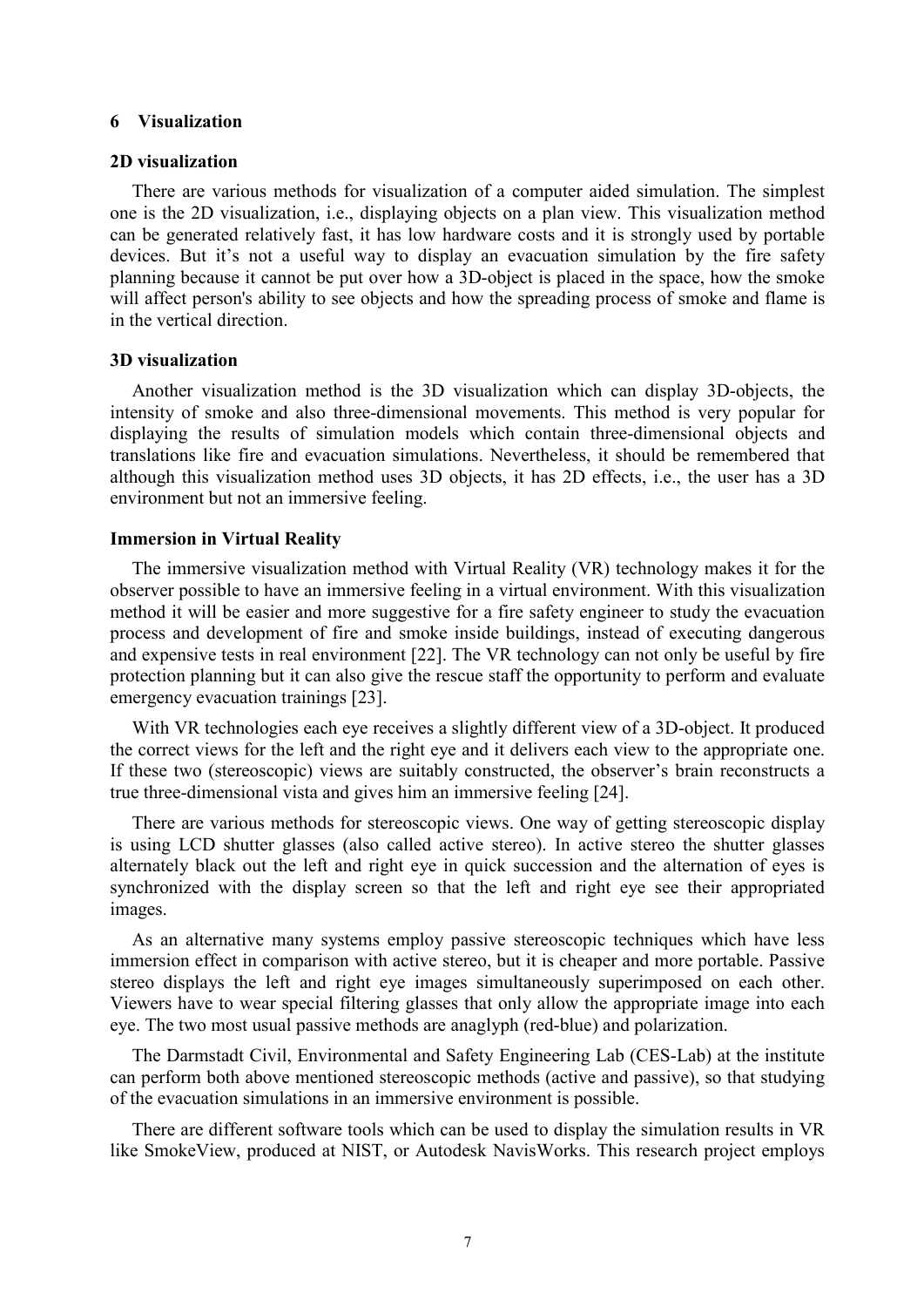the software tool SmokeView, because it is an open source tool and it has a good conjunction to FDS as well as a possibility to display both VR technologies. SmokeView can be started as an external tool directly from the BIM-interface when the evacuation simulation is ended.

#### **7 Summary and Conclusion**

Because of the recent security demands on public buildings, the use of computer simulators for surveying fire safety design and evacuation process is increasing. The aim of these simulators is to have more realistic evacuation simulations. The challenge is, firstly, to realize the virtual simulation environment based on geometrical and material boundary conditions, secondly, to considerate the mutual interaction effects between different parameters and, thirdly, to have a realistic visualization of the simulated results.

In order to carry out this task, the new developed BIM-ISEE can integrate all required simulations and will be able to have an immersive output. The new interface will integrate the FDS simulator for fire and evacuation simulation in the Autodesk Revit which is a BIMplatform and will represent the simulation results in an immersive virtual environment (CES-Lab).

Through this development BIM-ISEE the fire safety engineer will be able to obtain more realistic visualizations in the immersive environment, to modify his concept more effectively, to evaluate the simulation results more accurately and to visualize the various simulation results. It can also give the rescue staff the opportunity to perform and evaluate emergency evacuation trainings.

#### <span id="page-7-0"></span>**REFERENCES**

- [1] BBC report, Madrid train attacks in March 2004, http://news.bbc.co.uk/2/hi/ in\_depth/europe/2004/madrid\_train\_attacks/default.stm, Last Accessed June 2009.
- <span id="page-7-1"></span>[2] BBC report, London bus attacks in July 2005, http://news.bbc.co.uk/1/hi/ uk/6752991.stm, Last Accessed June 2009.
- <span id="page-7-2"></span>[3] BBC report, Thwarted attacks at Heathrow in UK in August 2006, http://news.bbc.co.uk/ 1/hi/uk/3537462.stm, Last Accessed June 2009.
- <span id="page-7-3"></span>[4] Der Generalbundesanwalt beim Bundesgerichtshof, Fehlgeschlagene Anschläge auf Regionalzüge in Dortmund und Koblenz, http://www.generalbundesanwalt.de/de/ showpress.php?newsid=256, Last Accessed June 2009.
- <span id="page-7-4"></span>[5] BBC report, Mumbai terrorist attacks on Indian hotel and tourist industry, http://news.bbc.co.uk/1/hi/in\_depth/south\_asia/2008/mumbai\_attacks/default.stm, Last Accessed June 2009.
- <span id="page-7-5"></span>[6] P. Abolghasemzadeh, Immersive Ingenieurmethoden für Katastrophenmanagement im Falle eines Brandes in öffentlichen Infrastrukturen, Forum Bauinformatik, 2008
- <span id="page-7-6"></span>[7] Europa.eu, EU liquid regulations in 2005, http://europa.eu/rapid/pressReleases Action.do?reference=MEMO/06/363&format=HTML&aged=0&language=EN&quiLang uage=en, Last Accessed June 2009.
- <span id="page-7-7"></span>[8] Welt.de, Handgepäck: Zusätzliche Sicherheitsmaßnahmen, http://www.welt.de/reise/ article147039/Handgepaeck\_Zusaetzliche\_Sicherheitsmassnahmen.html, Last Accessed June 2009.